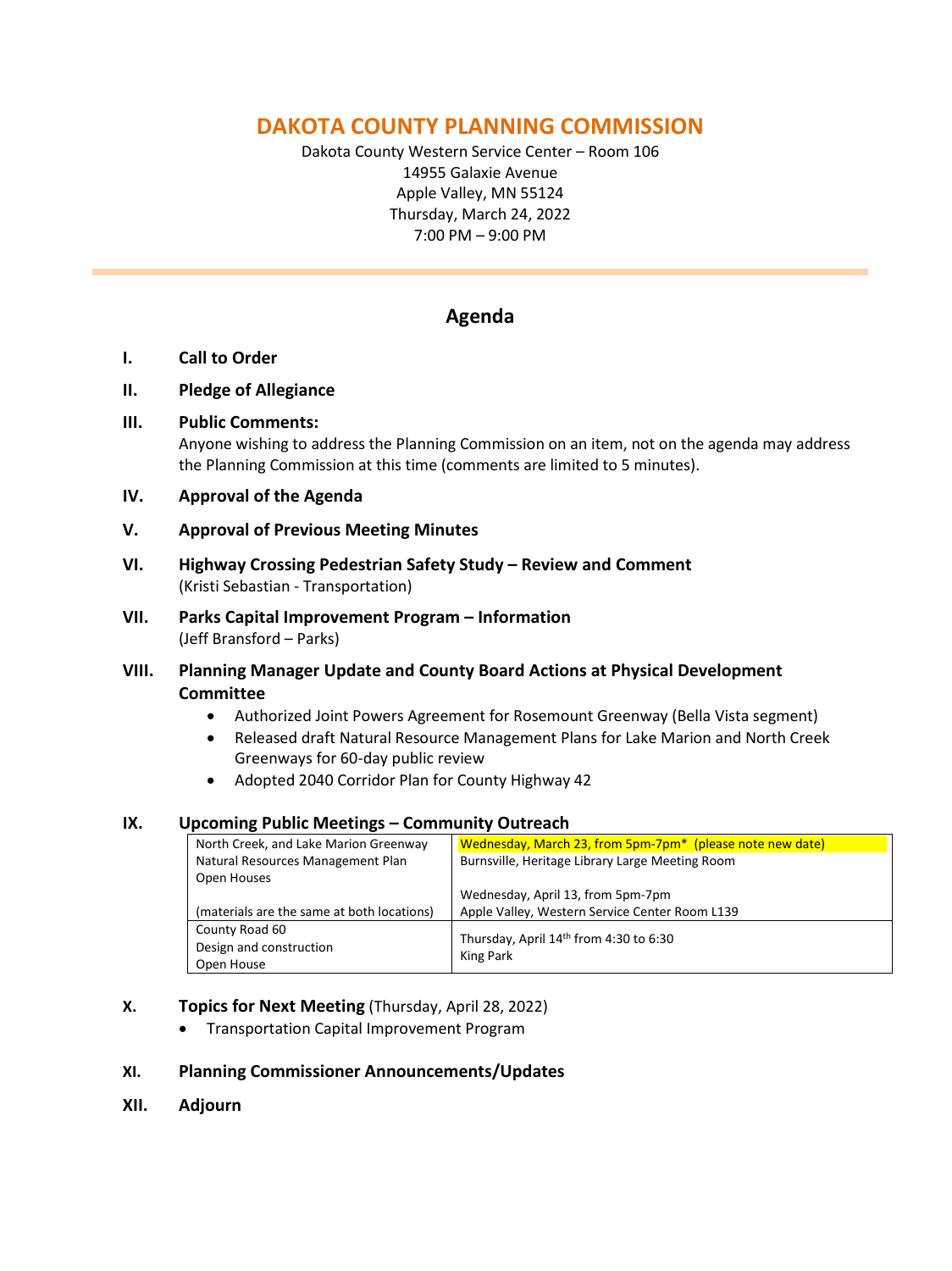# **DAKOTA COUNTY PLANNING COMMISSION**

**Date: Thursday, March 24th, 2022 AGENDA ITEM:** Dakota County Pedestrian Crossing Safety Assessment

### **PURPOSE**

Provide Planning Commission: 1. *Update to the CP 97-211 project work*

### **BACKGROUND**

The Pedestrian Crossing Assessment, CP 97-211, focused on side street stops and mid-block crossings of the County roadway to define best practices for review and treatments based on roadway conditions. The goal of this Pedestrian Crossing Assessment is to develop guidance for pedestrian crossing treatments to improve safety throughout Dakota County, given the various highway conditions.

The assessment began in summer of 2021 with review of several crossing locations identified based on resident concerns and through discussions with city representatives. The initial listing of locations was reviewed to select a small number of locations that represent the variety of crossing conditions. A more detailed review and implementation of enhancements for evaluation was conducted at the selected location. The team determined applicable treatments in a systemwide manner for various roadway and crossing conditions. An initial survey was created to hear from area residents living near and those using the crossing area. The assessment implemented the short-term improvements measures at the selected locations in late summer to fall 2021. The initial schedule was delayed mainly due to issues with receiving the applicable material needed for installation, but all locations were implemented by fall so that evaluation could occur. Temporary measures were removed for the winter to avoid conflicts with snow-plow activity.

Concurrent with implementation and assessment of the trial enhancements, research was conducted to determine what evaluation and guidance was available nationally that could be beneficial in developing County guidance. The team held a project team meeting with city partners to share outcomes from the study locations and the draft guidelines developed from review of national studies, Minnesota Department of Transportation guidance, and review of the study locations.

Current Status of the Assessment Process:

- Develop recommendations for the crossing locations identified at the start of the access work
- Finalize Pedestrian Crossing Guidance for use with locations within the assessment
- Complete the report summary, including outcomes for the selected locations, lessons learned, recommendations for the initial crossing list, and guidance for review and implementation of treatment systemwide for crossings of County roadways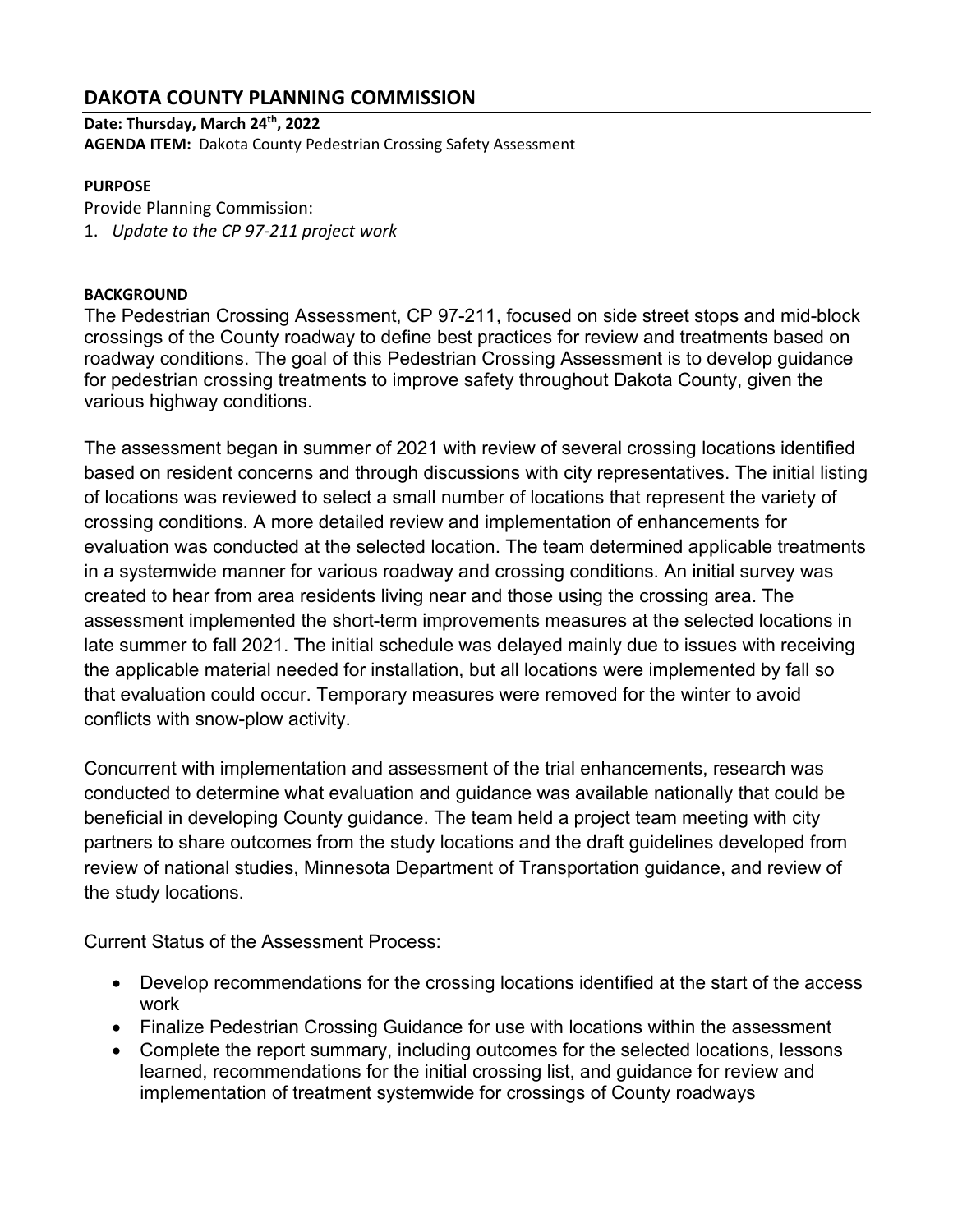### **ATTACHMENTS**  Study Area Map

#### **QUESTIONS**

The following questions are intended to help assist in review of the packet materials.

- 1. What were the key findings of the before / after review for the studied locations?
- 2. *What are the main elements of the guidance document?*
- 3. How will improvements recommended in the assessment be implemented?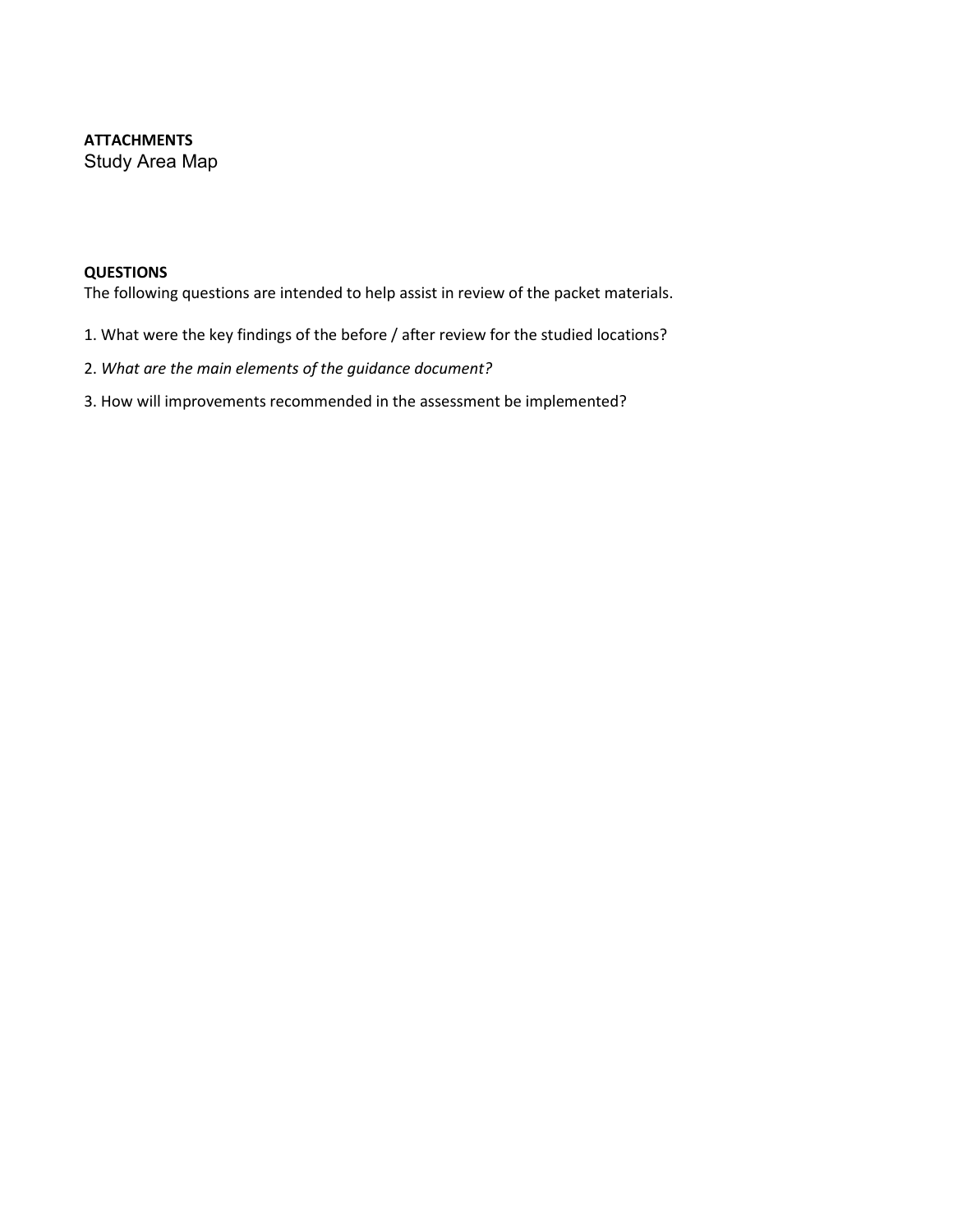

### Pedestrian Crossing Safety Assessment – Location Map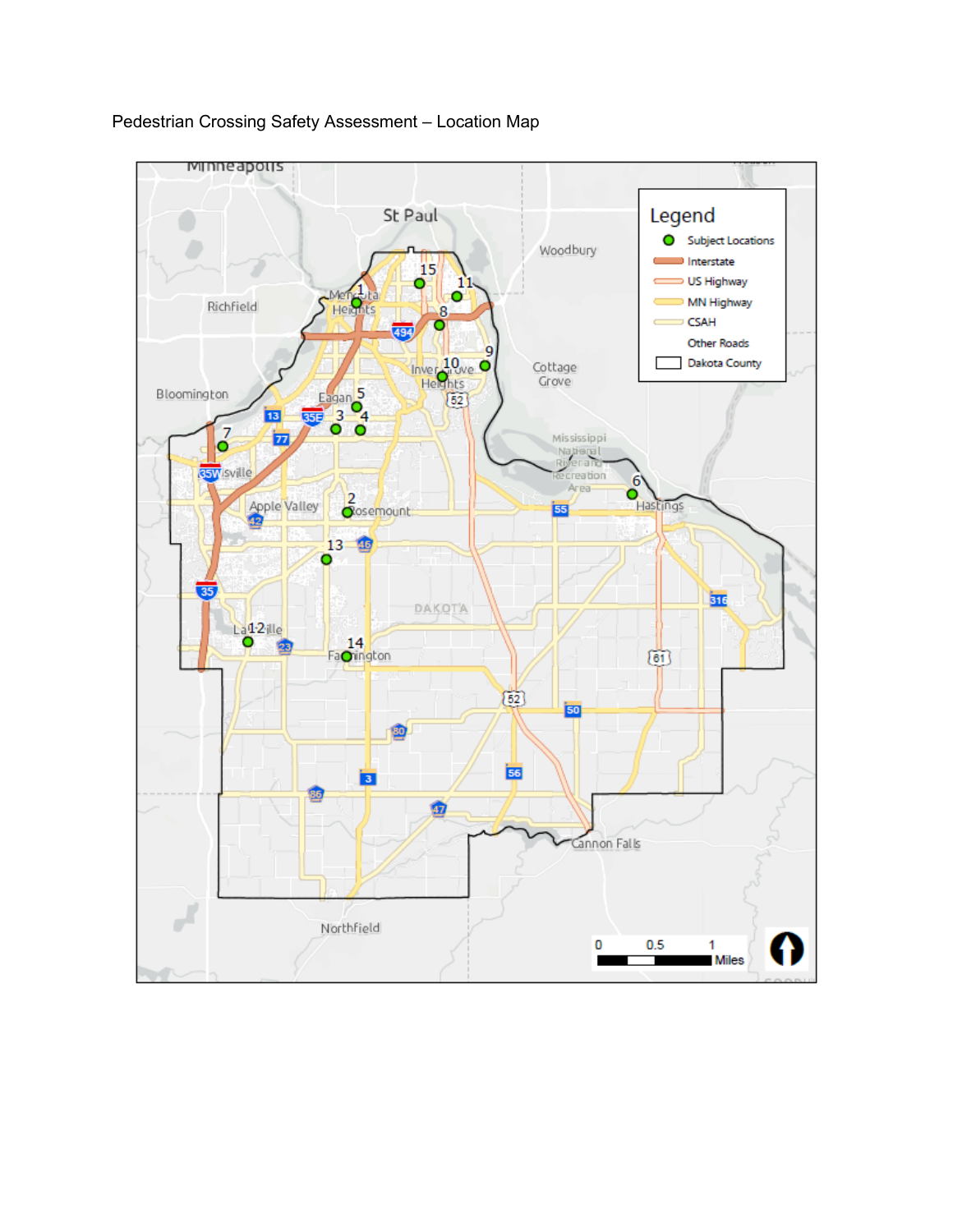|                | Location                                                                  | City/Twp.         | <b>Posted</b><br><b>Speed</b> | <b>Comments</b>                                                                                                                                                                                                                                                                                  |
|----------------|---------------------------------------------------------------------------|-------------------|-------------------------------|--------------------------------------------------------------------------------------------------------------------------------------------------------------------------------------------------------------------------------------------------------------------------------------------------|
| $\mathbf{1}$   | CR 43 & Victoria Curve                                                    | MH                | 40                            | Marked Crossing - north side with refuge median.<br>Connection btw. residents (east side) and City Hall /<br>Synagogue / Park (west Side)                                                                                                                                                        |
| $\overline{2}$ | CSAH 33 (Diamond Path) &<br>145 <sup>th</sup> Street                      | AV / RM           | 45                            | Marked Crossing south side of a multi-lane intersection<br>with large refuge island. Noted as a community crossing<br>within the School Area Travel Safety Assessment Study.                                                                                                                     |
| 3              | CSAH 31 & Thomas Lake<br>Park / Highline Trail                            | Eagan             | 45                            | Multi-lane divided highway midblock crossing. Crossing<br>was relocated from the Wilderness Run Intersection.                                                                                                                                                                                    |
| 4              | CSAH 43 & Wilderness Run                                                  | Eagan             | 45                            | Marked Crossing - north side of 4 lane roadway with left<br>turn lanes.                                                                                                                                                                                                                          |
| 5              | CSAH 43 & Patrick Egan Park                                               | Eagan             | 45                            | New multi-lane divided mid-block crossing with median<br>refuge, south of Northview Parkway (                                                                                                                                                                                                    |
| 6              | CR 42 near regional trail<br>crossings and City 10-mile<br>circuit system | Hastings          | 45                            | Multi potential locations for crossing the County<br>roadway and crossing treatments (intersections or<br>potential midblock area) - key locations along CR 42<br>include:<br><b>Riverdale Drive</b><br><b>Pleasant Drive</b><br><b>Madison Drive</b><br>Mid-block south of Madison<br>$\bullet$ |
| $\overline{7}$ | CSAH 32 near Nicollet Ave.                                                | <b>Burnsville</b> | 50                            | Future city trail connection planned to the park on north<br>side with industrial / business office area south side.                                                                                                                                                                             |
| 8              | CR 73 & Centex / 55 <sup>th</sup> Street                                  | <b>IGH</b>        | 40                            | 2-lane roadway with residential properties on the west<br>side and a corporate park with trails along the east side.                                                                                                                                                                             |
| $9\,$          | CSAH 56 & 75 <sup>th</sup> street                                         | <b>IGH</b>        | 45                            | 3-lane roadway with Apartment Complex (west side) / SA<br>east side - Pedestrian updates done recently (lights /<br>curb ramps)                                                                                                                                                                  |
| 10             | CSAH 28 & Barbara                                                         | <b>IGH</b>        | 40                            | Multi-lane area near city community center (south side)<br>& residential (north side)                                                                                                                                                                                                            |
| 11             | CSAH 14 & 12 <sup>th</sup> Street                                         | <b>SSP</b>        | 30                            | Side stop intersection, marked crossing in community<br>commercial/residential area.                                                                                                                                                                                                             |
| 12             | CSAH 9 and city trail (near<br>207 <sup>th</sup> street)                  | Lakeville         | 45                            | Rural 2-lane area - marked crosswalk south of near-by<br>intersection                                                                                                                                                                                                                            |
| 13             | CSAH 31 & Falkirk Trail /<br>167 <sup>th</sup>                            | Lakeville         | 55                            | Side stop, multi-lane intersection. Park (east side),<br>Residents (west side). No crossing walk markings due to<br>speed and multi lane condition.                                                                                                                                              |
| 14             | CSAH 31 & Elk River                                                       | <b>FRM</b>        | 50                            | Multi-lane, neighborhood park on west side, residents,<br>businesses east side.                                                                                                                                                                                                                  |
| 15             | CR 8 (Wentworth) and<br>Humboldt Avenue                                   | <b>WSP</b>        | 35                            | Crossing by city hall / new regional trail connection.                                                                                                                                                                                                                                           |

Table 1. List of crossing locations considered through the Pedestrian Crossing Assessment

Locations where additional information was gathered and enhancements (Temporary or permanent) were implemented.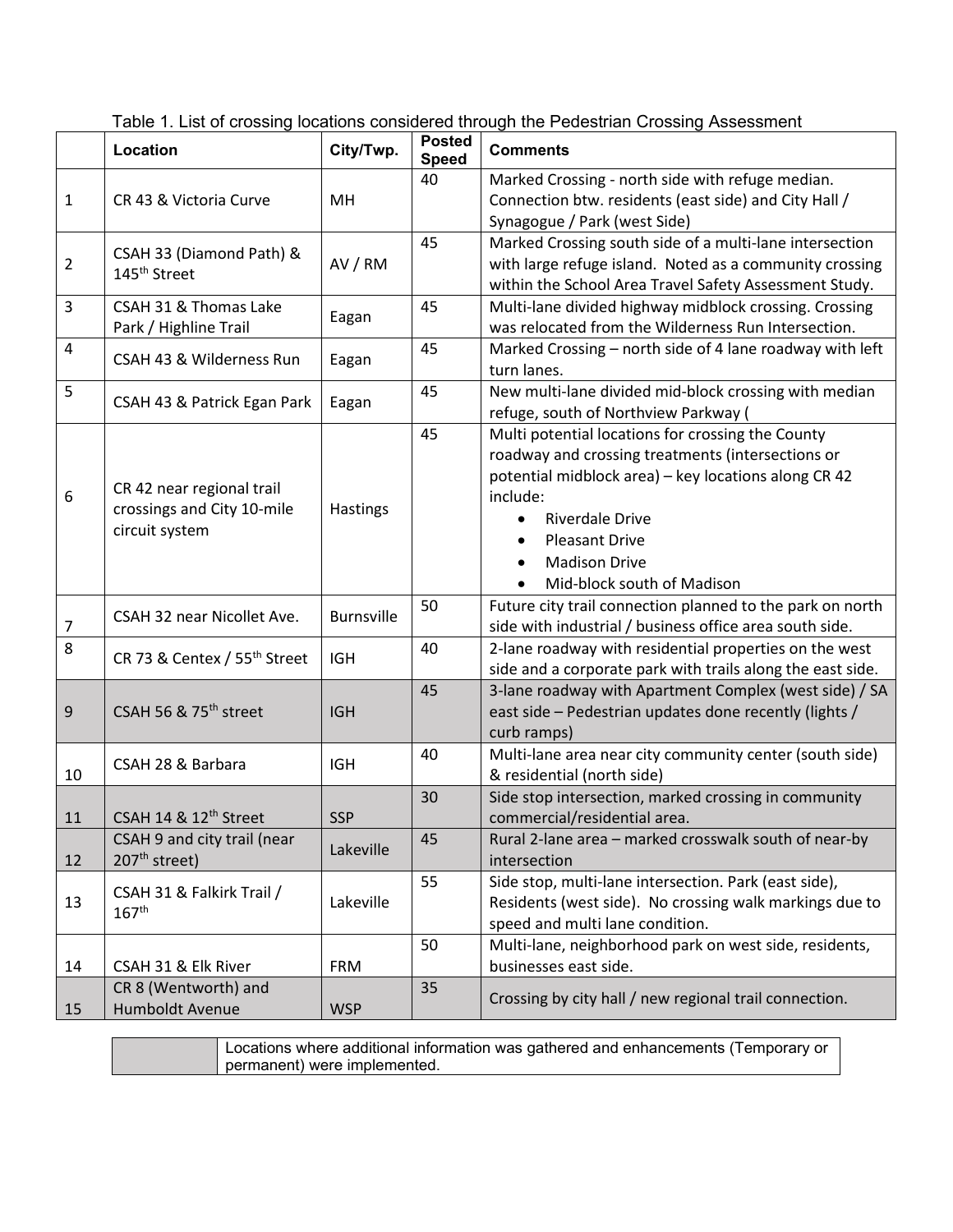# **DAKOTA COUNTY PLANNING COMMISSION**

### **Date: Thursday, March 24, 2022**

**AGENDA ITEM:** Information on Adopted 2022 Parks & Greenways Capital Improvement Program

### **PURPOSE**

Provide Planning Commission:

- 1. Information on accomplishments from the 2021 Parks & Greenways Capital Improvement Program (CIP)
- 2. Information on projects included in the Adopted 2022 Parks & Greenways CIP.

### **BACKGROUND**

As part of the annual budget process, Dakota County prepares a five-year CIP which identifies projects to implement adopted plans, address current needs, improve natural resources, and enhance service delivery. The CIP strategically prioritizes the use of limited resources by identifying when, how, and to what extent various projects will be funded. The first year of the CIP represents the annual adopted capital budget.

The Adopted 2021 Parks and Greenway CIP totals \$34.7 million, comprised 67% of County funds and 33% of external funds. Projects are organized into the following service categories:

| <b>Parks &amp; Greenways CIP Service Categories</b> |                                                                                                                       |  |  |  |
|-----------------------------------------------------|-----------------------------------------------------------------------------------------------------------------------|--|--|--|
| Category                                            | Description                                                                                                           |  |  |  |
| Planning                                            | Preparing contemporary plans that strategically guide the use, improvement and<br>management of the park system.      |  |  |  |
| Acquisition                                         | Acquiring key inholdings to advance protection of natural resources and providing<br>recreation opportunities.        |  |  |  |
| General                                             | Implementing projects that serve the multiple or all park and greenway locations,<br>or yet-to-be-determined sites.   |  |  |  |
| Park Development                                    | Constructing full-service year-round parks that provide the recreation that the<br>public expects and desires.        |  |  |  |
| <b>Greenway Development</b>                         | Delivering the greenway vision by leveraging non-County funds and partnerships<br>with the cities and other agencies. |  |  |  |
| Natural Resources                                   | Advancing natural resource protection and restoration of the park and greenway<br>system.                             |  |  |  |

The final 2022-2026 Capital Improvement Program is available on the Dakota County website here: <https://www.co.dakota.mn.us/Government/BudgetFinance/2022/Pages/default.aspx>

### **ATTACHMENTS**

A. Summary of 2021 CIP Accomplishments and 2022 Adopted CIP & Carryover Projects

### **QUESTIONS**

This item is presented for information only. Staff will be pleased to respond to any questions or comments.